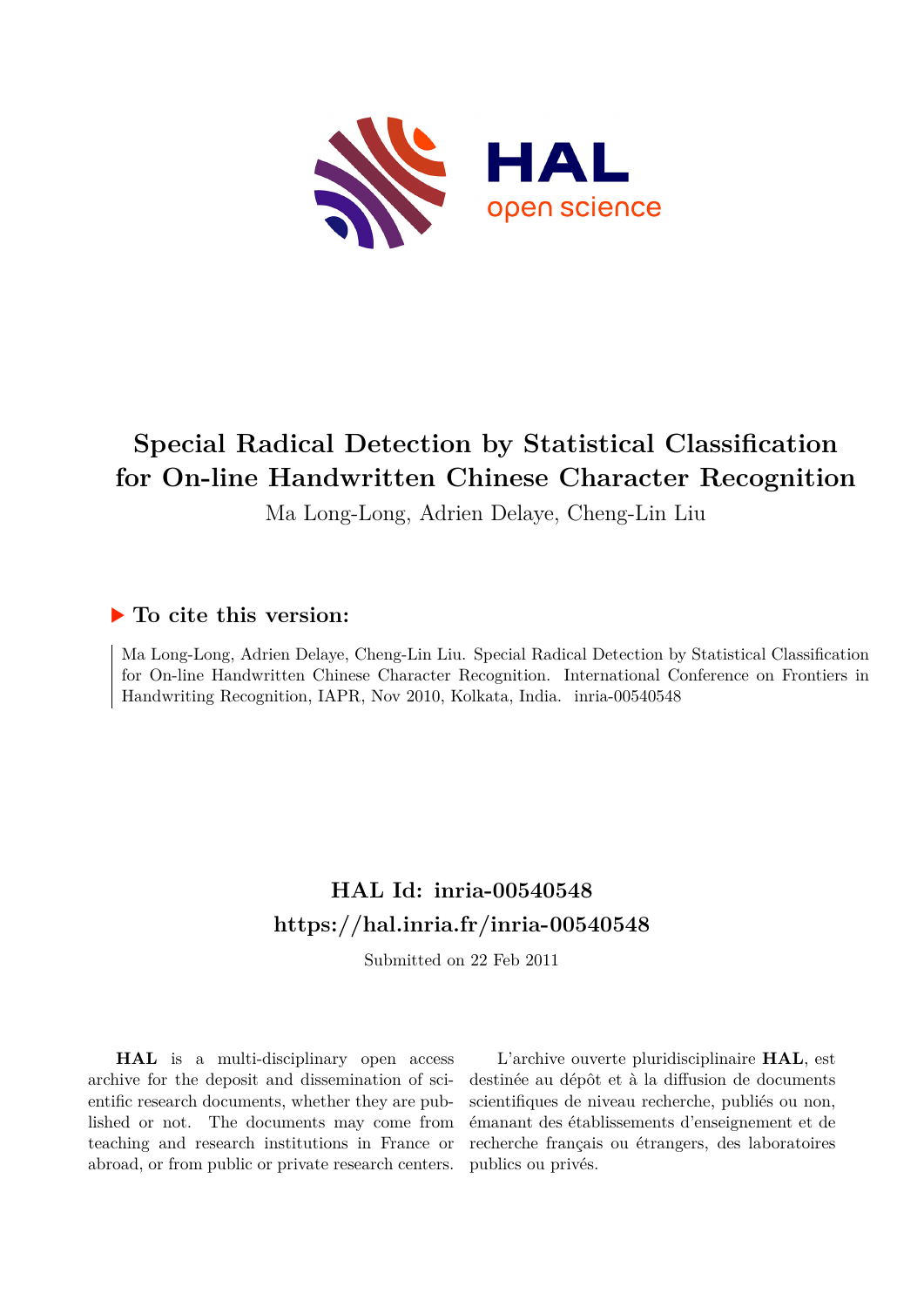# **Special Radical Detection by Statistical Classification for On-line Handwritten Chinese Character Recognition**

Long-Long Ma<sup>1</sup>, Adrien Delaye<sup>2</sup>, Cheng-Lin Liu<sup>1</sup><br><sup>1</sup>National Laboratory of Pattern Paeographien Institute of Automation

<sup>1</sup> National Laboratory of Pattern Recognition, Institute of Automation, Chinese Academy of

*Sciences, 95 Zhongguancun East Road, Beijing 100190, P. R. China*

 ${longma, liucl}$ @nlpr.ia.ac.cn

2 *IRISA - INSA, Campus Universitaire de Beaulieu, 35042 Rennes Cedex, France*

adrien.delaye@irisa.fr

# **Abstract**

*The hierarchical nature of Chinese characters has inspired radical-based recognition, but radical segmentation from characters remains a challenge. We previously proposed a radical-based approach for online handwritten Chinese character recognition, which incorporates character structure knowledge into integrated radical segmentation and recognition, and performs well on characters of left-right and up-down structures (non-special structures). In this paper, we propose a statistical-classification-based method for detecting special radicals from special-structure characters. We design 19 binary classifiers for classifying candidate radicals (groups of strokes) hypothesized from the input character. Characters with special radicals detected are recognized using specialstructure models, while those without special radicals are recognized using the models for non-special structures. We applied the recognition framework to 6,763 character classes, and achieved promising recognition performance in experiments.* 

# **1. Introduction**

As the increasing of digitizing tablets, tablet PCs, digital pens, pen-based PDAs and mobile phones, online handwritten Chinese character recognition (OLHCCR) is gaining renewed interest. In the last decades, many approaches have been proposed and the recognition performance has advanced constantly [1]. To be implemented in hand-held devices with limited computation and storage capability, researchers are working towards high accuracy recognition methods with lower complexity.

The hierarchical nature of Chinese characters and Hangul characters has inspired radical-based recognition methods, which model a much smaller number of radicals instead of characters. Hierarchical character representation has also been used in Hangul character recognition [2-4], where components (graphemes) and the relationships between them are statistically represented. Such hierarchical representation-based methods have three benefits. First, the model complexity is reduced by modeling radical shapes instead of holistic character shapes. Second, by focusing on radicals with simpler structures than characters, the recognition accuracy can be improved. Third, the classification of a small number of radicals needs a small set of training samples.

All radical-based recognition methods encounter the difficulty of radical segmentation, however. Rulebased radical detection using the prior knowledge of character structure and radical position [5] is likely to fail in cases of large shape variation. Based on a network representation of radical and ligature HMMs [6], radicals can be segmented by dynamically matching the radical models with sub-sequences of strokes. This approach does not tolerate stroke-order variations, however. A method avoids radical segmentation by radical location detection and location-dependent radical classification using neural networks on whole character images [7], but without radical segmentation, it suffers from the large number of location-dependent radical models and the low radical classification accuracy.

To overcome the difficulty of radical segmentation, we previously proposed a radical-based recognition approach for characters of left-right (horizontal) and up-down (vertical) structures [8][9], which takes advantage of appearance-based classification of radicals. The approach is similar to character string recognition in the senses of candidate radical segmentation and tree representation of character compositions [10]. It integrates appearance-based radical recognition and geometric context into a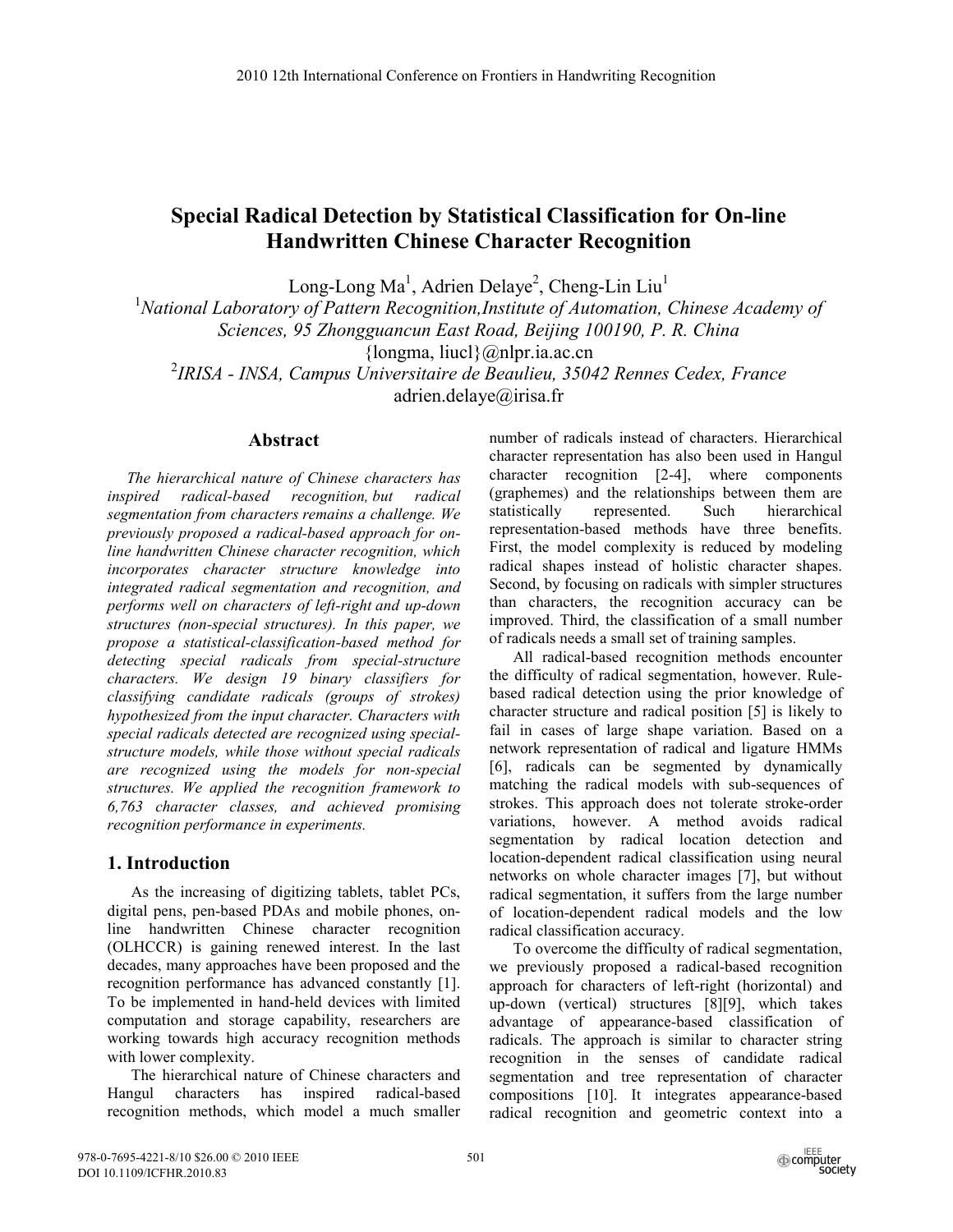principled framework using a character-radical dictionary to guide radical segmentation and recognition during path research.

The above approach works well on horizontal and vertical structures, but is unable to detect special radicals that are not linearly separable from the character patterns. Examples of characters with special radicals are shown in Fig 1. We can see that the special radicals are not linearly separable from the remaining part of the characters, but the remaining part is usually a horizontal-vertical structure or single element.

To recognize special-structure characters, we introduce a special radical detection module with radical hypotheses and verification using statistical binary classifiers. When a special radical is detected from the input character pattern, the remaining part is recognized using our previous approach. Otherwise, the input character is treated as horizontal-vertical structure and is directly recognized using our previous approach. We design 19 binary classifiers for detecting special radicals of 19 classes. The overall recognition system has been evaluated on characters of 6,763 classes.



**Figure 1. Characters with special radicals.** 

# **2. Chinese Character Structures**

Chinese characters can be categorized into four rough structure types, single-element (SE), left-right (LR), up-down (UD) and special-structure. Special structures have been categorized in different ways: three types in [11], seven types in [12] and more detailed classes in [13]. We adopt the categorization of [12] but remove a structure type which involves very few character classes (we treat the characters of this type as single-element type). The nine types of structures considered in our system are shown in Fig. 2. For a character set of 6,763 Chinese characters (GB2312-80), the number of characters belonging to nine structure types, the percentage and some examples of the characters are shown in Table 1.

A radical is a sub-structure shared by multiple characters. Except single-element characters, each character consists of multiple radicals (like the radicals bounded by red boxes in Fig. 1). Most radicals have semantic meanings and often a radical is also a single character. It is beneficial to use radicals as the units of classification because the number of radical classes is much smaller than the number of characters and the radicals have simpler structures.

The characters of SE, LR and UD types can be well recognized by our previous system with nested (recursive) horizontal/vertical radical segmentation [8][9]. For the six special structure types UL, UR, LD, ULD, LUR and SUR, we design special radical detectors to segment the radicals and then recognize the remaining parts using the nested segmentation method. Particularly, we detect 19 special radicals for the six types of special structures.



(a) Non-special structures: single-element (SE), left-right (LR), up-down (UD).



(b) Special structures: up-left (UL), up-right (UR), left-down (LD), up-left-down (ULD), left-up-right (LUR), surrounding (SUR).

**Figure 2. Nine structure types of Chinese characters.** 

**Table 1. Statistics and examples of nine structure types.** 

| Type       | #Character | Percent $(\% )$ | Examples |  |
|------------|------------|-----------------|----------|--|
| <b>SE</b>  | 488        | 7.2             | 白本车册乘    |  |
| LR         | 4284       | 63.3            | 败帐挣保知    |  |
| UD         | 1489       | 22.0            | 曹罢恐息享    |  |
| UЦ.        | 240        | 3.6             | 疯雇层厄房    |  |
| UR         | 28         | 0.4             | 氨甸氮旬氧    |  |
| LD         | 141        | 2.1             | 迸趣毯魅飑    |  |
| ULD        | 14         | 0.2             | 臣匿匹匣医    |  |
| LUR        | 55         | 0.8             | 闭风冈闱闳    |  |
| <b>SUR</b> | 24         | 0.4             | 囤固国回困    |  |
| Total      | 6,763      | 100             |          |  |

#### **3. Radical-Based Recognition Framework**

The recognition framework with special radical detection is diagramed in Fig. 3. The input pattern is a sequence of strokes. At the special radical detection stage, radical-specific heuristics are used to group strokes for generating candidate radicals, which are classified using the special radical detector (binary classifier). If multiple candidates are accepted by a radical detector, the one of maximum similarity is retained. After special radical extraction, the remaining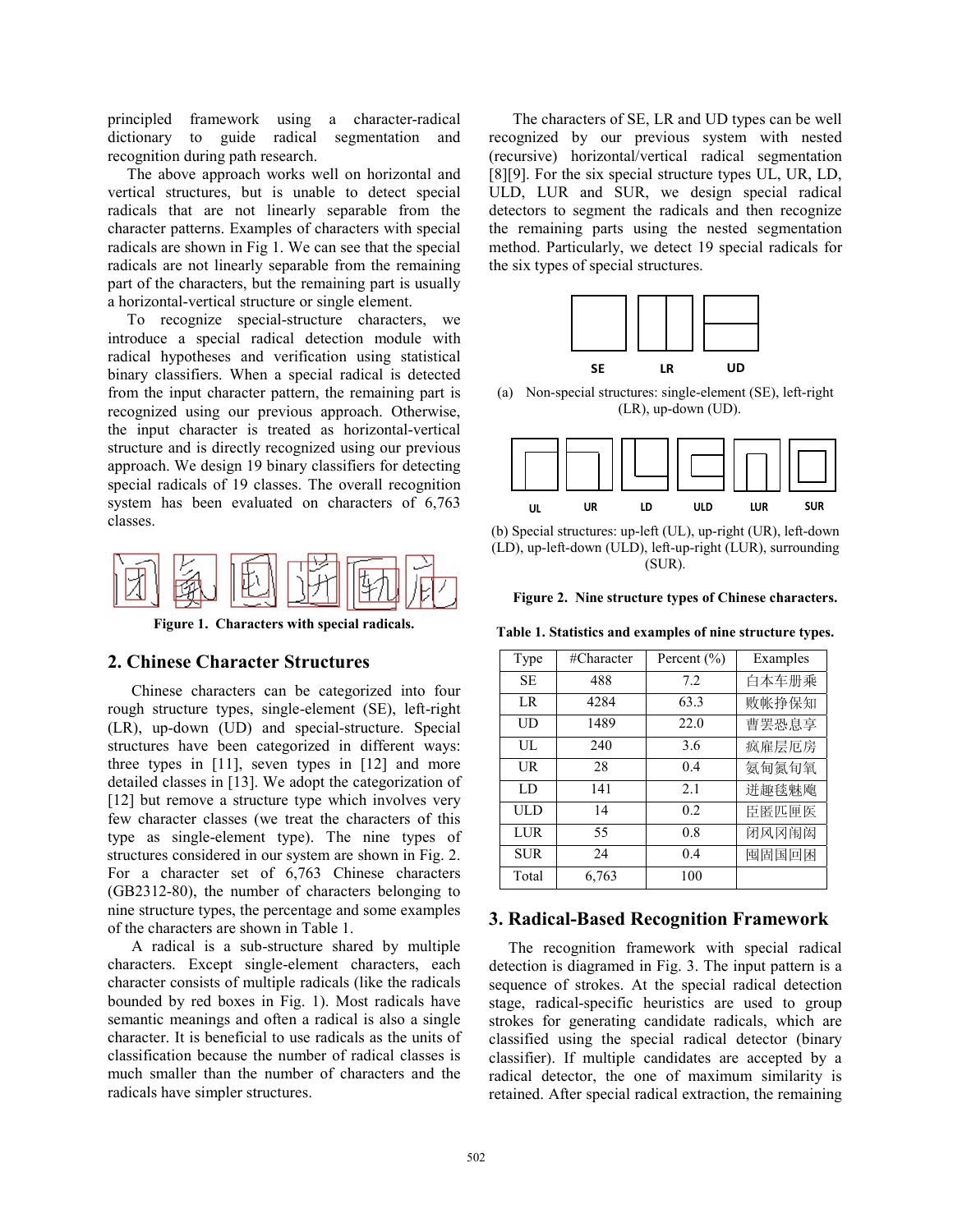part of the character is assumed to be SE/LR/UD structure and is recognized using the nested horizontal/vertical segmentation method. If multiple special radicals are detected by different detectors, each radical is respectively extracted from the input character and the remaining part is recognized by the corresponding SE/LR/UD module.



**Figure 3. Framework of radical-based recognition.**

When recognizing the remaining part after special radical extraction, if the matching distance of the remaining part (minimum over all the remaining part classes for a special radical) exceeds an empirical threshold, the detected special radical is rejected. Thus, the remaining part recognition performs radical verification. If exactly one special radical is accepted, the whole character recognition result is immediately obtained. If no special radical is detected from the input pattern or all the detected radicals are rejected, the input pattern is treated as a SE/LR/UD structure and recognized using the nested horizontal/vertical segmentation method. On the other hand, if multiple detected special radicals are accepted after remaining part recognition, each detected radical is given the whole character similarity by fusing the radical similarity and remaining part distance (transformed to sigmoidal confidence score), and the one of maximum similarity gives the character recognition result.

Note that there are 20 nested segmentationrecognition modules for non-special structures, one for SE/LR/UD whole characters and 19 for remaining parts of special radicals.

#### **3.1. Non-Special Structure Recognition**

 For non-special structures (SE/LR/UD) of whole characters or remaining parts, we use our previously proposed nested horizontal/vertical radical segmentation and integrated segmentation-recognition method for recognition. The method is outlined as follows, and more details can be found in [8][9].

Character models (or remaining parts) are represented as nested horizontal/vertical strings of radicals (common sub-structures) in up to three hierarchies (horizontal-vertical-horizontal). Each radical is represented as a feature vector template or Gaussian density model (statistical radical model).

In recognition, we first split the input strokes at corner points of higher curvature to overcome the stroke connection between radicals. Candidate radicals are hypothesized from input pattern by grouping strokes according to the horizontal/vertical (depending on the hierarchy) overlapping degree. The candidate radicals are classified by statistical radical models to give matching scores. The combination of candidate radicals with highest score (minimum distance) gives the result of radical segmentation and character recognition. Radical hypothesis and classification are guided by a lexicon-driven tree search strategy, similar to lexicon-driven character string recognition [10].

# **4. Special Radical Detection**

The special radicals cannot be segmented from the input character by horizontal/vertical grouping of strokes, so we design binary classifiers to detect them by classification on hypothesized candidate radicals. From six types of special-structure characters, we extract 19 special radicals, as shown in Table 2. Fig. 4 shows an example of special radical detection.

**Table 2. Special radical models.** 

| Type       | # Special radical | Radical models |
|------------|-------------------|----------------|
| UL         |                   |                |
| LD         |                   | 甲4             |
| LUR        |                   |                |
| <b>UR</b>  |                   |                |
| <b>SUR</b> |                   |                |
| ULD        |                   |                |



**Figure 4. An example of special radical detection.**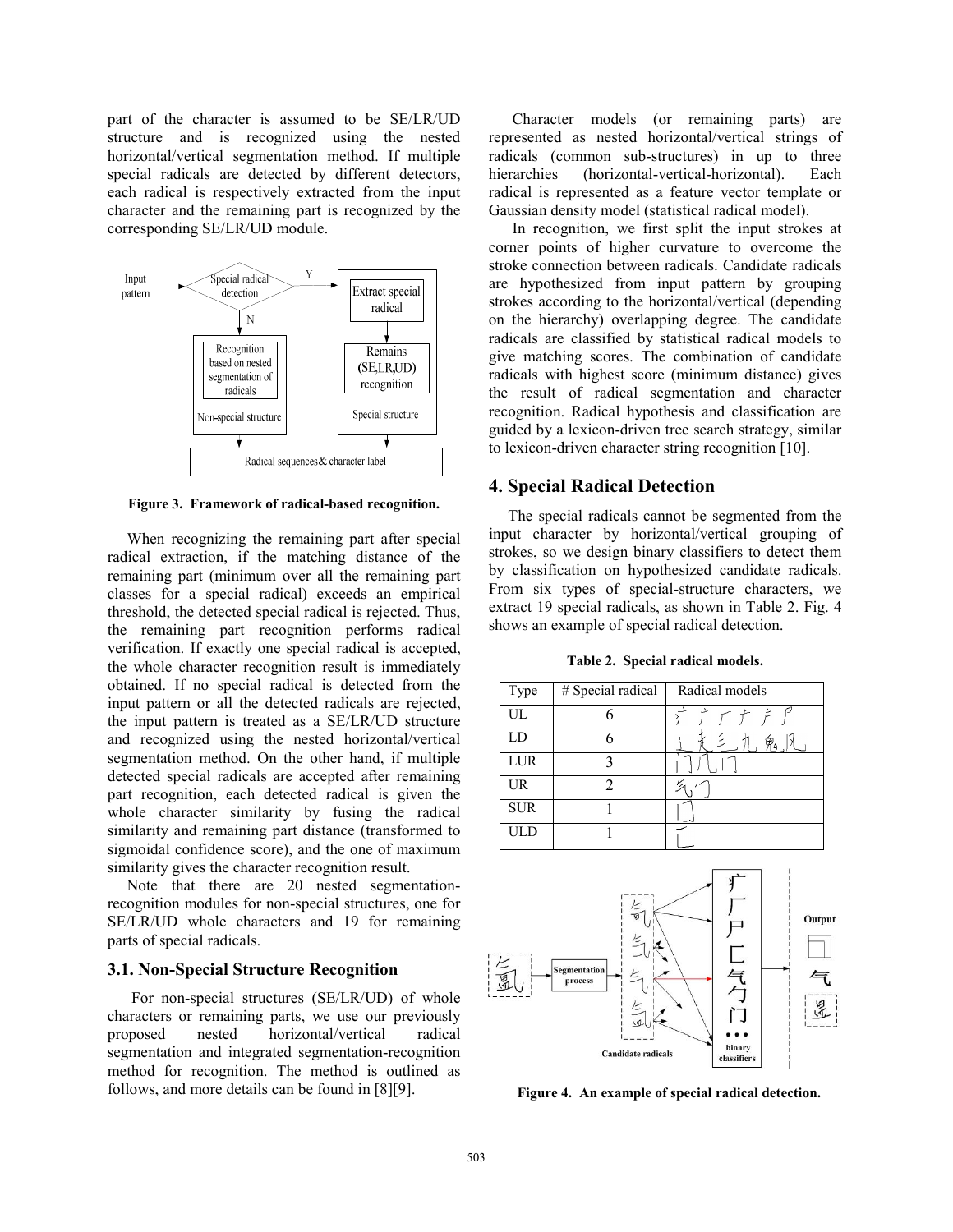#### **4.1. Special Radical Hypothesis**

A radical is a sequence of temporally adjacent strokes, and special radicals are usually located at the beginning, end or both the beginning and end of stroke sequence. From this prior knowledge, we consider the character as a circular sequence of strokes as shown in Fig. 5.



**Figure 5. Circle sequence of strokes partitioned into candidate radicals. The red strokes form special radicals.** 

By inspecting the special-structure characters, we have more prior knowledge on the segmentation points and geometrics of special radicals. Some important geometric properties are below:

(1) The pen-up distance from special radical to the remaining part is often larger than those within radicals.

(2) The bounding box of special radical is large enough compared to that of the whole character.

(3) The longer side of the bounding box of the remaining part always overlaps with the special radical.

Further, special radicals are rarely connected with the remaining parts because of the large pen-up distance. Hence, we do not split strokes at corner points for special radical detection.

To hypothesize all candidate special radicals in an input character, we use two cutting points  $c_1$  and  $c_2$ (indices of strokes,  $0 \leq c_1 < c_2 \leq n-1$ , *n* is the number of strokes) to partition the strokes into two parts:  $S_1 = s_0...s_{c_1-1}s_{c_2+1}...s_{n-1}$ ,  $S_2 = s_{c_1}...s_{c_2}$ . If  $c_1=0$ ,  $S_1$ consists of the end strokes and  $S_2$  consists of the beginning strokes, and both  $S_1$  and  $S_2$  are candidate radicals; if  $c_1>0$ , only  $S_1$  is candidate radical because it consists of both beginning and end strokes.

By scanning the strokes in two nested cycles  $c_1=0$ to *n*-1 and  $c_2 = c_1 + 1$  to *n*-1, all the possible candidate radicals can be generated. The candidate radicals are filtered using three rules: (1) the eligibility of cutting points, (2) the eligibility of special radical class and (3) the separation between the radical and the remaining part. A candidate radical rejected by any one of the three rules is not passed to binary classification. A cutting point  $(c_1 \text{ or } c_2)$  is valid if the pen-up distance preceeding the stroke is large enough. The eligibility of special radical class and the separation are evaluated as follows.

#### **4.1.1. Eligibility of Special Radical Class**

A special radical has some class-specific geometric rules: the number of strokes, the position in the sequence of strokes and the position of bounding box. Candidate radicals that do not pass these rules are rejected. Table 3 lists the rules for 19 special radicals. #Stroke denotes the number of strokes in regular writing. In our experiments, we filter out the candidate radicals with the number of strokes over #Stroke+1. Position code 0 denotes beginning strokes, 1 denotes end strokes, and 2 denotes both beginning and end strokes. Bounding box rules specify that the bounding box of radical coincides with one or more boundaries of the character bounding box.

|  | Table 3. Geometric rules of special radicals. |  |  |
|--|-----------------------------------------------|--|--|
|--|-----------------------------------------------|--|--|

| Special        | Rules                   |                  |                       |  |
|----------------|-------------------------|------------------|-----------------------|--|
| radical        | #Stroke                 | Position         | Bounding box          |  |
| 疒<br>$\theta$  | 5                       | 0/2              | left, top             |  |
| ì<br>1         | $\overline{\mathbf{3}}$ | $\theta$         | left, top             |  |
| $\overline{c}$ | $\overline{c}$          | $\boldsymbol{0}$ | left, top             |  |
| $\overline{3}$ | $\overline{\mathbf{3}}$ | $\boldsymbol{0}$ | left, top             |  |
| $\overline{4}$ | $\overline{4}$          | $\boldsymbol{0}$ | left, top             |  |
| 5              | $\overline{4}$          | $\boldsymbol{0}$ | left, top             |  |
| 6              | 3                       | 0/1              | left, bottom          |  |
| 走<br>7         | $\overline{7}$          | $\overline{0}$   | left, bottom          |  |
| 钆<br>8         | 4                       | $\boldsymbol{0}$ | left, bottom          |  |
| 九<br>9         | $\overline{c}$          | $\mathbf{0}$     | left, bottom          |  |
| 鬼<br>10        | 9                       | $\boldsymbol{0}$ | left, bottom          |  |
| Ł<br>11        | 4                       | $\boldsymbol{0}$ | left, bottom          |  |
| ìJ<br>12       | 3                       | $\mathbf{0}$     | left, right, top      |  |
| 13             | $\overline{2}$          | $\mathbf{0}$     | left, right, top      |  |
| 14             | $\overline{c}$          | $\mathbf{0}$     | left, right, top      |  |
| 匀<br>15        | $\overline{4}$          | $\boldsymbol{0}$ | top, right            |  |
| 16             | $\overline{c}$          | $\boldsymbol{0}$ | top, right            |  |
| 17             | $\overline{2}$          | 0/2              | top, left, bottom     |  |
| 18             | 3                       | 0/2              | left,right,top,bottom |  |

#### **4.1.2. Separation between Radical and Remaining**

 A special radical is assumed to be spatially apart from the remaining part. We evaluate the spatial separation using a function *J* defined as the ratio of within-radical to between-radical weights, similar to linear discriminant analysis (LDA). Consider a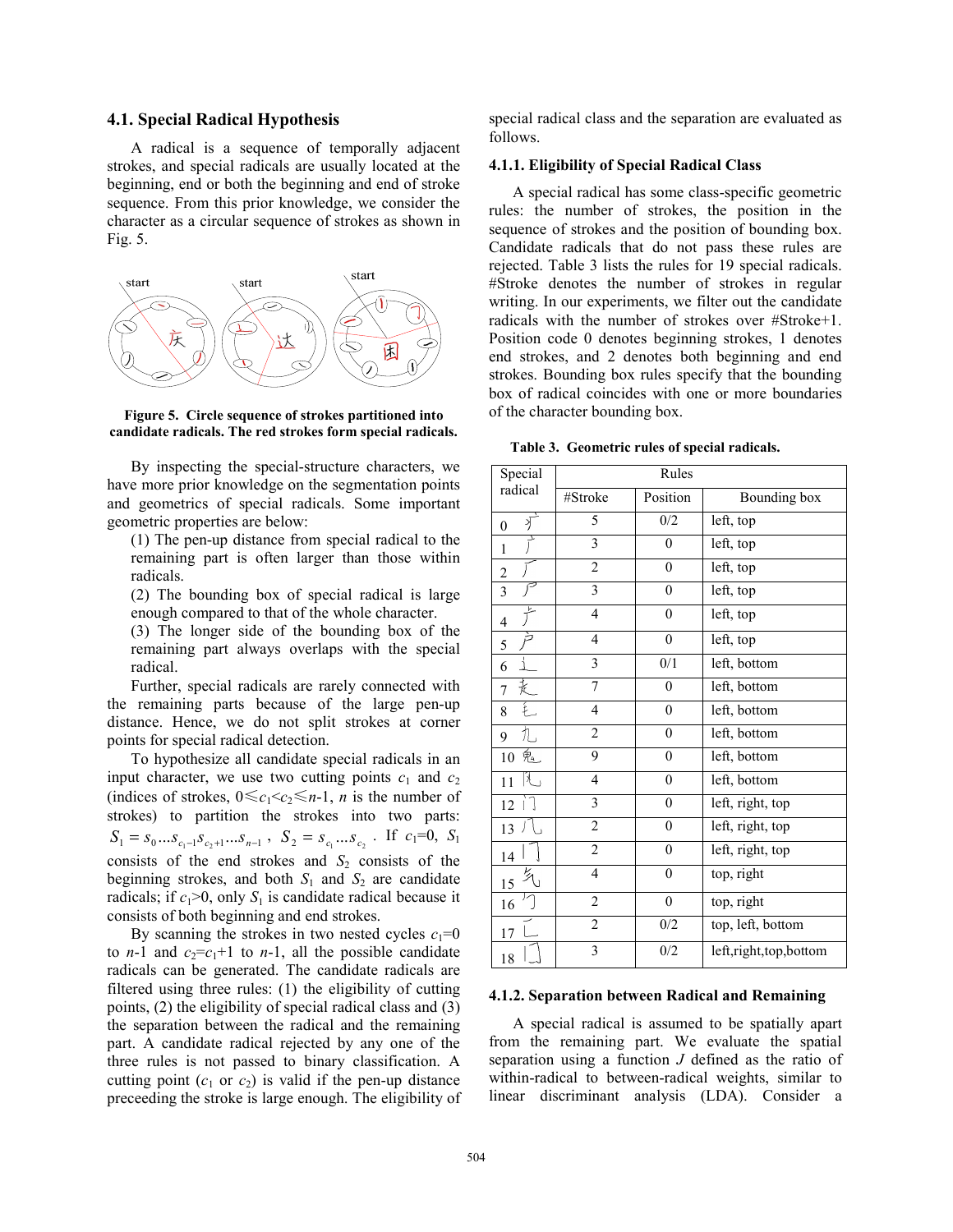candidate radical  $S_1$  and the remaining part  $S_2$ , we denote the intra-radical weight and inter-radical weight by  $w(S)$  and  $B(S_1, S_2)$ , respectively,

$$
w(S) = \frac{1}{N} \sum_{i,j=m}^{n} dw(s_i, s_j), \quad S = s_m \cdots s_n,
$$
  

$$
B(S_1, S_2) = db(c_1) + db(c_2), \quad (1)
$$

where *N* is the number of stroke pairs,  $dw(s_i, s_j)$  is the minimum distance between two strokes  $s_i$  and  $s_j$ ,  $db(c_i)$  is the pen-up distance preceding the cutting stroke  $c_i$ . The function *J* is computed by

$$
J = \frac{w(S_1) + w(S_2)}{B(S_1, S_2)},
$$
 (2)

By computing the value of function *J* for all the cutting hypotheses, the top *K* hypotheses of maximum *J* are retained to pass to binary classification (*K* was set as 10 in our experiments).

#### **4.2. Special Radical Decision**

Each candidate radical retained in special radical hypothesis is classified by 19 binary classifiers (each for a special radical class) to decide whether it is a special class or not. We use the support vector machine (SVM) for binary classification on statistical feature vector representation of candidate radicals.

For a special radical class, a SVM is trained with positive radical samples and negative samples (of different classes or non-radicals). Negative samples are collected using the bootstrap strategy: first train a base classifier using positive samples and negative samples segmented from special-structure characters. The base classifier is used to classify candidate radicals segmented from non-special-structure characters, and those with high classification score are collected as additional negative samples for retraining the classifier. In this way, the classifier is trained iterative for three times. For each binary classify, the number of positive samples ranges from 200 to about 5,000, and the ratio of positive samples to negative samples is kept about 1 to 20.

#### **5. Experimental Results**

We evaluated the performance of the proposed special radical detection method by statistical classification on a dataset of online handwritten Chinese characters of 6,763 classes (in the standard GB2312-80), each class with 60 samples produced by 60 writers. We used 50 samples per class for training classifiers, and the remaining 10 samples per class for evaluating the recognition performance.

Each candidate radical undergoes the same procedures of trajectory normalization and direction feature extraction as done for holistic character

recognition [14]. Specifically, a moment normalization method is used to normalize the coordinates of pen trajectory points, and 8-direction histogram features (512D) are extracted directly from pen trajectory. For radicals of non-special-structure characters, the 512D feature vector is reduced to 160D by Fisher linear discriminant analysis (LDA) for accelerating classification; while for special radical detection, the 512D feature vector is input to the SVM for classification.

For radical classification of non-special (SE/LR/UD) structures, we used a modified quadratic discriminant function (MQDF) classifier [15] with 20 principal eigenvectors per class. For special radical detection, we tested SVM classifiers with two types of kernels: polynomial kernel (SVM-poly, order 4) and Gaussian kernel (SVM-rbf). In training SVMs, the upper bounds of multipliers were set to 10.

We evaluate the performance of special radical detection in terms of the rates of Recall (R) and Precision (P), which are defined as

| R=number of correctly detected radicals     |     |
|---------------------------------------------|-----|
| /number of true radicals                    | (3) |
| $P$ = number of correctly detected radicals |     |
| /number of detected radicals                | (4) |

Table 4 gives the effect of special radical detection. We can see the detection rate (Recall) is high enough such that special-structure characters will be passed to the modules of special-structures. For characters of non-special structures, some candidate radicals (nonspecial radicals) in the stroke sequences are similar to one of special radicals in shape, and consequently, these characters are misclassified as special structures. The misclassification rate is about 2%. Fig. 6 shows some characters that are detected special radicals. Such mis-detected special radicals can be rejected in the subsequent recognition of remaining parts.

**Table 4. Performance of special radical detection.** 

| Type    | #Character | $svc-polv(\%)$ |       | svc-rbf $(\% )$ |       |
|---------|------------|----------------|-------|-----------------|-------|
|         |            |                |       |                 |       |
| Special | 502        | 99.83          | 97.34 | 99.65           | 97.29 |



**Figure 6. Examples of misdetection of special radicals.**